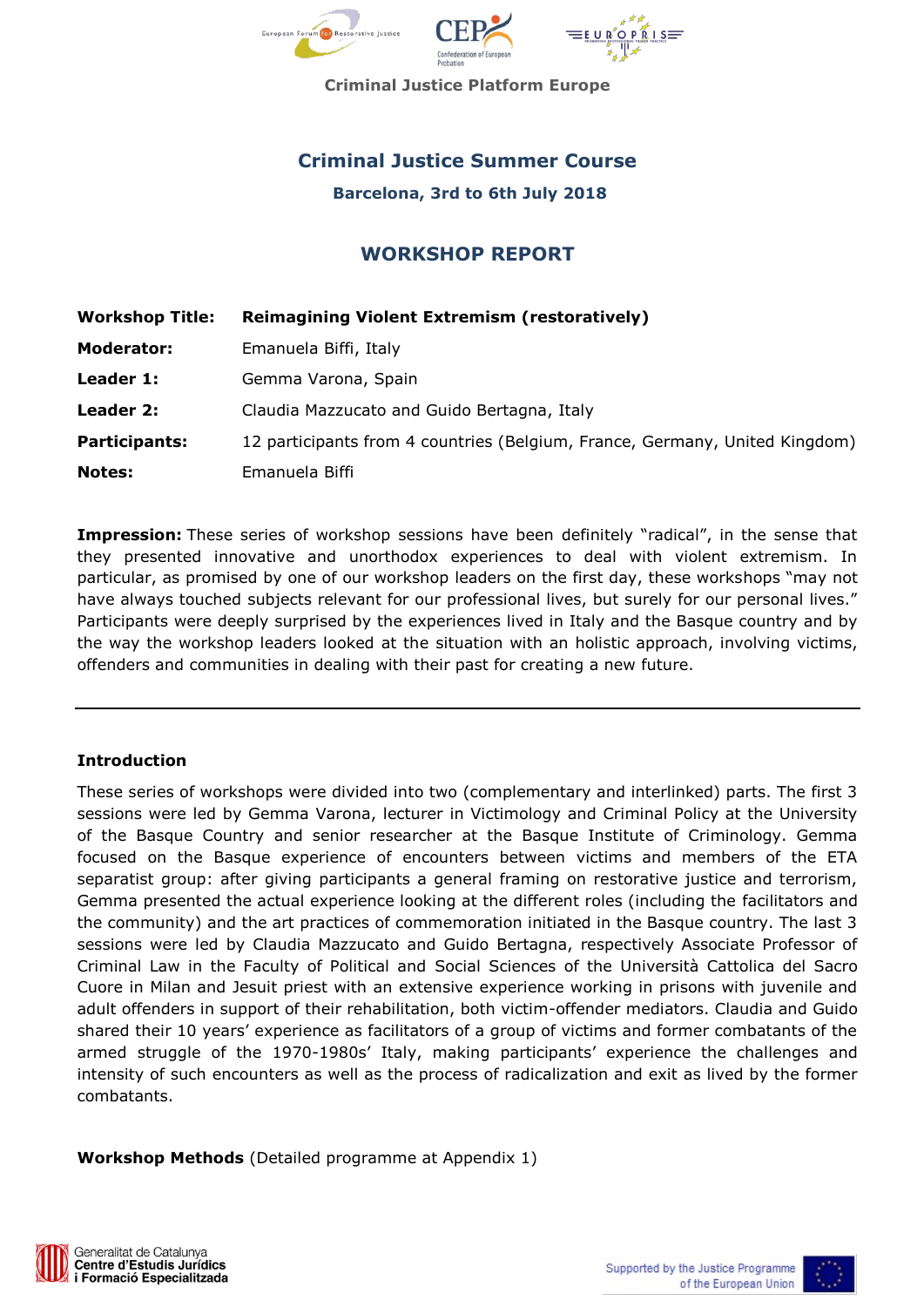## **Summary of Presentations**

**Session 1** - Framing restorative justice in terrorist victimization: the Basque experience (Gemma Varona).

Gemma opened these serious of workshops by explaining the methodology of these sessions (open conversations, active listening, talking about complex and sensitive stories of people). In order to introduce the topic, Gemma presented different definitions of RJ and discussed its principles (e.g. participation, harm, reparation, voluntariness, respect, dialogue, equal consent, procedural fairness) including the problematic ones like "neutrality", "satisfaction", "vulnerability". A discussion followed, with mayor focus on the role of victims in the aftermath of a serious crime and in a RJ process. It was said that victims cannot be instrumentalised for promising the offender's rehabilitation and reintegration in society, nor for promising a more punitive criminal law ("today there's still a manipulation of politicians using victims' sufferings"). Victims have their own needs, such as the fact that what happened to them will not be repeated to others and that their anger and hate will not transmitted to the next generations: this is particularly crucial in cases of violent extremism, as victims are to be empowered instead of being trapped in their suffering and revenge. Attention was given to violent extremists to understand their side of the story and needs. They may have been victims before (e.g. of torture by the police, of isolation and victimisation in prison), or they had the strong belief to make a better society (from Gemma's interviews: "We were not monsters, we were youngsters believing in the freedom of the Basque country"). In RJ we create a space for everyone's stories to be told: the restorative encounter simply creates a new phase, which is unpredictable despite all the preparations a facilitator may do. In Gemma's terms: "We do it in another way: we take it serious, even if we talk about restoration". The session ended by watching a TEDx talk by Gill Hicks: "I survived a terrorist attack" (May 2016 Sydney, Australia).

**Session 2 -** Travelling in time through deep communication: the facilitators' roles (Gemma Varona).

Gemma started the day by asking the group to create a question mark (?), to avoid simplifications that forget human nature and to prepare to listen to the other side of the story. In 2006, Amor Oz wrote about the 3 ingredients for responding to fanatics: 1. Humour, 2. Reading good literature, 3. Listening to others. From this, Gemma told the experience of about 20 formers (expelled from ETA) that started a literature group in the 1990s in prison and decided to meet their victims: only 15 encounters took place (end 2010-2012) and 1 encounter after the 1/03 attacks in Madrid, facilitated by 7/8 facilitators (experienced in serious crime, specifically trained for this) willing to travel around the country, coordinated by Esther Pascual (background in law). For many victims time has stopped: RJ is not in a hurry, it is more modest, it criticises the idea of progress to "turn the page" and move on. When sitting with them, facilitators travel back in time (e.g. in a case of sexual abuse which happened long time before, you still meet the child, not the adult victim). Why did victims want to participate?

- to meet the other: there is a need to re-humanise the author even when the fact is not human, as often victims believe that the other was a monster and make traumatic links in their dreams
- to ask questions to the offender, as the judicial trial doesn't allow it and the lawyer decides what people can say or not (and some victims feel that the state wasn't doing enough). Questions like why me, why you, why did you get into it, what did you think on that day when you woke up that day, what did you do after, did my husband suffer? Until we are victims we don't understand these questions: the important thing is not the answer but asking the question, as in any case responses cannot help to make sense of what happened
- to help (especially with juveniles)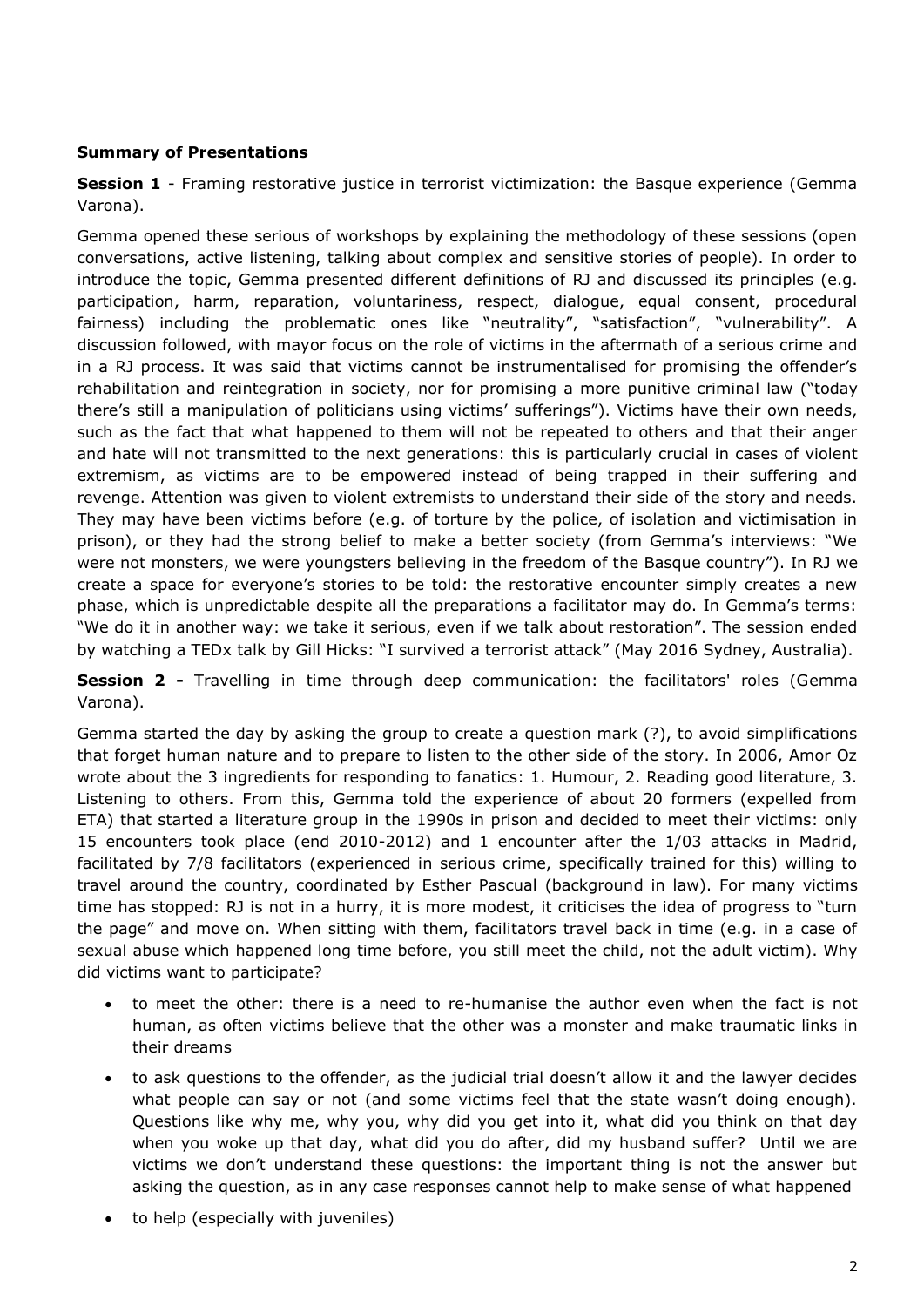- to see if they can do it, as it may be challenging to meet the offender
- to get the truth, although this is difficult to find
- to make sense of what happened (although it is difficult to hear an offender saying: "I was wrong, I shouldn't have done it"
- to express feelings (angry, loneliness) and do something with them

A criticism to RJ: it promises victims that offenders will be sincere and will not get penitentiary benefits but the truth is that sometimes this is not the case and this is to be clarified with them to avoid misunderstandings. For example, in 2003 there was change in Spanish legislation to make it more difficult for offenders to get sentence reduction (promoted by a victims' association). It says they must disconnect from violence, ask for forgiveness and collaborate with the judicial system as confession (influenced by Italian legislation on collaborators of justice). Two issues:

- how can we rule forgiveness in the criminal code? In 2013, advised by the lawyers, offenders wrote their apologies in bureaucratic way: "I ask for forgiveness because it is obliged by the law". Also forgiveness is a personal thing and it is easier to get from someone we have a relationship with
- how to deal with stigmatisation of being a betrayer for collaborating with the criminal justice system? You can live with the stigma for being a terrorist, but not with stigma of been a snitch/ spy): victims must be explained that that step is too difficult (e.g. victim asking who exactly killed her father) and also that the organisation is secret even among the members

Interesting for RJ: what to do with cases not resolved? Victims may not be interested in the sentence but they appreciated if they can get some answers to their questions, e.g. offenders writing diaries that will be published only once they died, or the responsible person died, but this may be unfair for victims who need to know when lifetime is short.

**Session 3 -** Facilitating the art of reparation as a never-ending and creative work: harm, communities, forgiveness (Gemma Varona).

"For all things that are irreparable we have memory": this session started with Gemma's reflections on restorative memory. Anna Bull said we have 3 kind of memories: 1. Antagonistic (bad/good; winner/loser), 2. Cosmopolitan (based on the idea of human rights), 3. Agonistic (you don't have to agree on what happened but you create a space for debate, discussing ethical values important in democracy like right to life, freedom of expression, exclusion from poverty). Restorative memory is in line of agonistic memory: recognising harm (in violent extremism, this is personal, interpersonal, social, political harm) and doing something with what happened.

Practices of memorialisation and using arts (with artists, offenders, students):

- Walking restoratively: project proposing victims and community members to walk with offenders to places which were traumatic or meaningful to them, because walking allows to travel in time and gives the idea of progress but also because walking allows the brain to think about other pathways (especially for offenders). Not much response yet.
- Theatre piece "La Mirada del otro": pedagogical project, based on RJ real case conversations, represented in jail too.
- Collaborative art project: adiorik gabe/ sin adios (Donostia 2016). Open to wider public; victims wanted to celebrate life and liked personalised memorialisation in the public event.

Gemma proposed these different levels of restorative interventions (one to one encounters, restorative walks, theatre, collaborative art projects): what is the impact within the Basque society? Do citizens know about it? Gemma responded that restorative works are still a marginal thing (for law students, some criminal justice professionals), also because of the importance of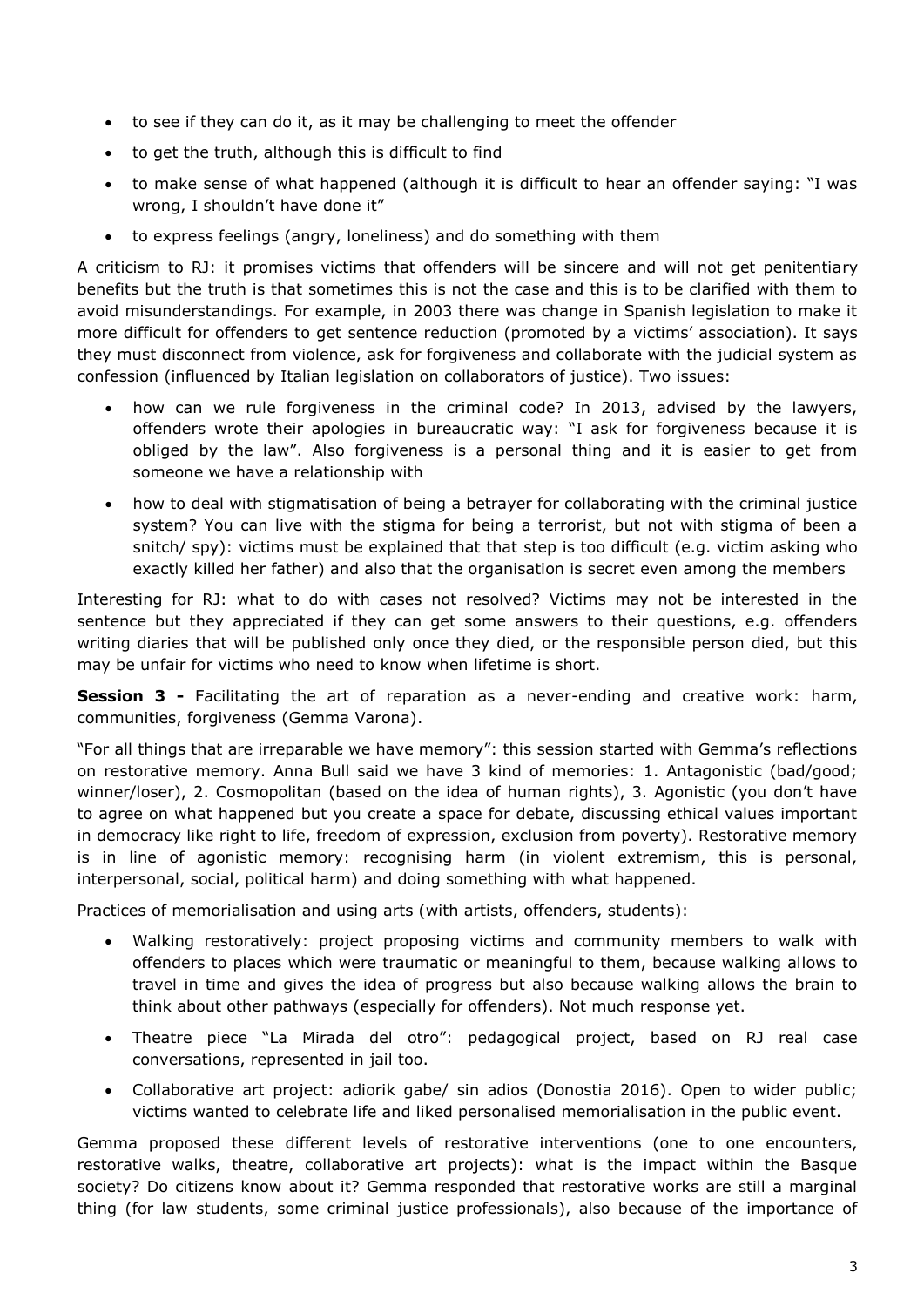time within RJ, because of people's fears and lack of awareness, and because politicians and professionals must be courageous to make it happen in practice. Still, being marginal is better as it allows to go out of the script and propose victims and offenders an experience tailored to their needs.

**Session 4 -** The Italian experience of the Group of the Encounter: radicalization process and exit strategies (Mazzucato & Bertagna).

Claudia and Guido shared the incredible experience they witnessed for about 10 years in Italy: the restorative encounters between victims and former combatants of the 1970s-80s Italy. This experience was interesting to understand why people became violent for different reasons and why they went out. One of the reasons for rejecting violence was the encounters with the victims. There are two sets of responses to violent extremism: 1. Mimicry: it uses violence against violence, but we learnt that this doesn't break the cycle of violence; 2. the unexpected responses (like in the encounters). The Italian experience is an identical experience in words, situation, methods, etc. as in the Basque country: this is the evidence that there is something universal in what happened between people. The Italian group worked on a voluntary basis, self-funded, sharing travel expenses, in secret for 7 years: "you don't need much more than the will to meet towards the most difficult other." When the group decided to communicate what happened between them to the outside world they realised they could not make a circle with 60 million Italians, so they wrote a book. The selling of the book goes to the path of memory in Brescia (bombings in '78). The writing process was not simple, but fascinating and part of the experience. The group meets in residential accommodations in nature because "there is a lot to be shared and nature and daily life activities are mediators". The group is composed by:

- 1. Witnesses (victims and offenders who directly experienced the violence and their children)
- 2. Mediators (three facilitators randomly chosen, as this was not a project)
- 3. First third parties (from 2010, young people: these people want to make sure there is no repetition)
- 4. Guarantors (prosecutors, movie director, judges, writers, journalists, etc. as a sort of scientific committee to protect the authenticity of this path, testifying that what was happening was true)

The group used all RJ programmes:

- 1. Mediation (especially between former combatants)
- 2. Conferences with the group
- 3. Community circles for open public (in schools, through the book, parliament)

The rules followed were the same as in RJ: respect, voluntariness, confidentiality, active listening, etc. This was important, especially because some violent questions were asked to the offenders: "do you realise what you did? Can you live with the consequences of what you did?" You can be a former terrorist but you can never be a former murderer: this is your skin, you cannot liberated from it, it is more painful than prison. RJ is about explaining without justifying because "the crime separates, it is a scar but it unites people in the same biography, although we cannot put memory in common as experiences are different." Other tools were also used: narratives, truth telling (parrhesia: to be frank when being frank is costly, not to tell what is pleasant to say), encounters (with people and with places, e.g. visiting the spots were people were killed or buried). All was initiated by literature that makes us close to life concepts, like death, life, etc. There were some problems within these encounters, e.g. trust issues (towards mediators), effects of past traumas, some people left, mediators lost impartiality, some suffered burnout, the fear of public exposure.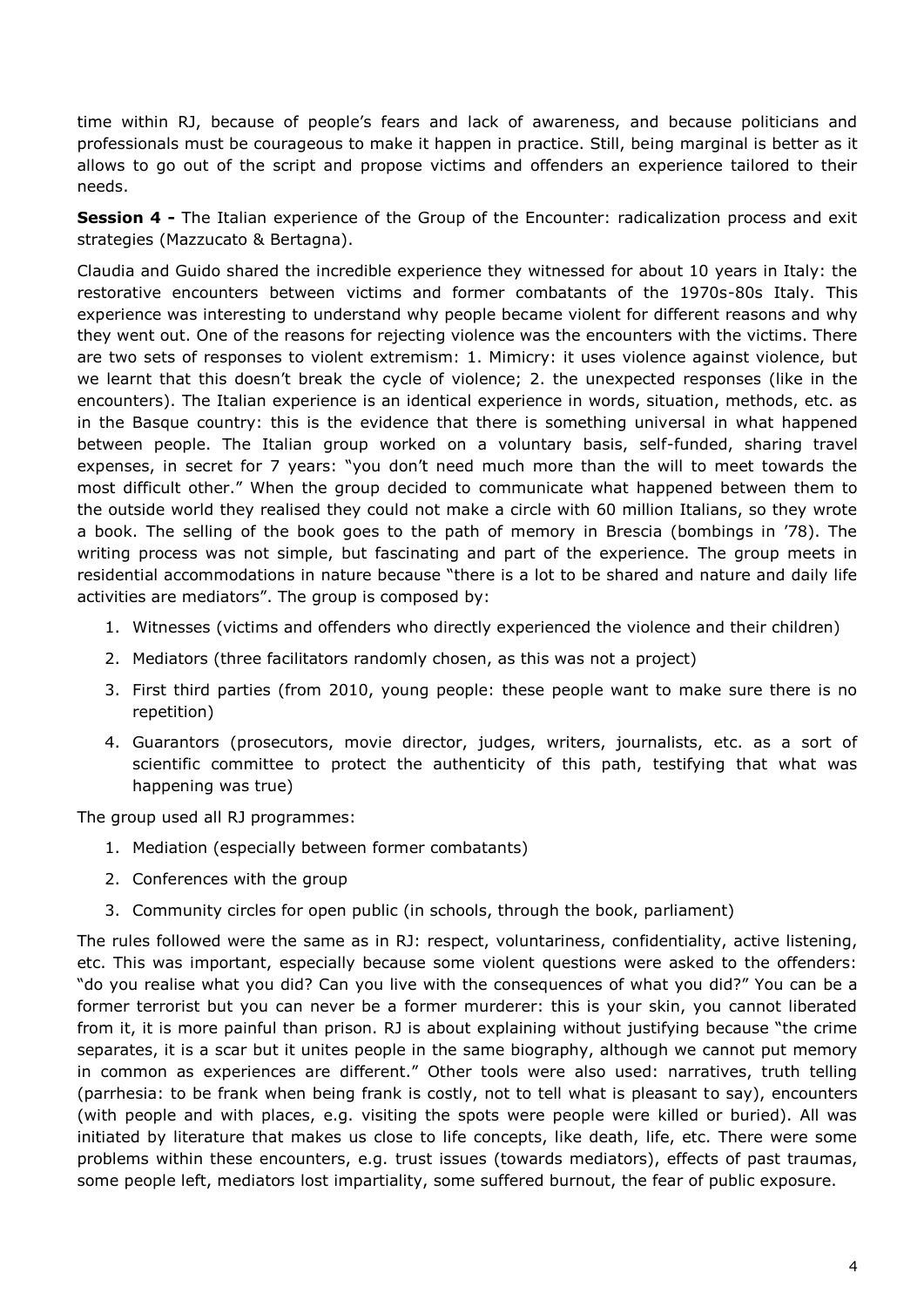How did offenders enter violence and became radicalised? Similar ways:

- Issue of injustice: the world needed to be changed, inspired by partisans resisting during WWII, cycle of violence with state (what now the state is doing with today's terrorists). Ideals became a one way thinking.
- Polarisation between friend/ enemy, loved/ hated ones, "those ones for whose life I am ready to die and those ones for whose death I am ready to live".
- Dehumanisation of targets: during the encounters, for formers it was difficult to respond "why my father?", and say simply "I could have chosen anyone else in his position".
- The ways to violence are depicted as epic: full of fascination, where you find love, recognition, brotherhood.

How did offenders leave violence and disengage? Different ways:

- Some started to collaborate with the justice system
- Some felt desperate and attempted suicide: they failed everything because they killed and did not change the world). "Returns are not glorious nor epic."
- Some felt supported by their family/community: "you are my child even if you killed", "your life matters to us".

How do we respond to radicalisation? With a cycle to violence based on the idea that justice is retaliation. Criminal justice is a legitimate and justified use of violence, but this confirms the perspective of the extremist that the state is the enemy and it is not just. "There is a contradiction to call violence justice and justice violence: it is mimetic and somehow similar." What really disarmed them is the unexpected response of those ones that said that their life mattered.

What motivations have the offenders to participate in an encounter? "We paid, served prison for 20-25 years but we didn't find a sense of what we did and we cannot find peace in ourselves"; "You cannot erase, forget, behave like if nothing happened"; "I want to prove that I can change and I need others to believe in it".

**Session 5 (started at 16.40) -** Imaging violence, extremism and deradicalization (Mazzucato & Bertagna)

"Arts can make us feel different, beyond our culture. Especially cinema." With these words Guido introduced this session based on the movie "Clockwork Orange" (Kubrick, 1071). Guido selected a series of scenes presenting the head of a gang, Alex, and showing the way he has been treated after conviction and imprisonment, under the so-called "Ludovico therapy": while Alex's body cannot move, keeps his eyes wide open and he is shot an injection to make him feel sick, the doctors screen a series of violent scenes to make him associate the experience of terror with being sick (Pavlov's conditioning theory). His imagination is kidnapped and he is forced just to see what he did. "Today's society is like Alex: still and with the eyes wide open": on media, we see a spectacle of violence, it is difficult to distinguish reality and it is difficult to read and listen about different interpretations of radicalisation. In all film, no one is interested in Alex himself, either they want a society free of crime, or they want people to have freedom of choice. We do not argue that authorities do things badly, but only that it is risky when the response is mechanical and creates a vicious cycle of violence (i.e. in prison, as a treatment, from victims). Also, quick solutions for change and disengagement do not leave room and time for expressing needs, evaluating experiences, listening and living encounters. To finish more optimistic, we watched the speech of Robert Kennedy after Martin Luther King's assassination.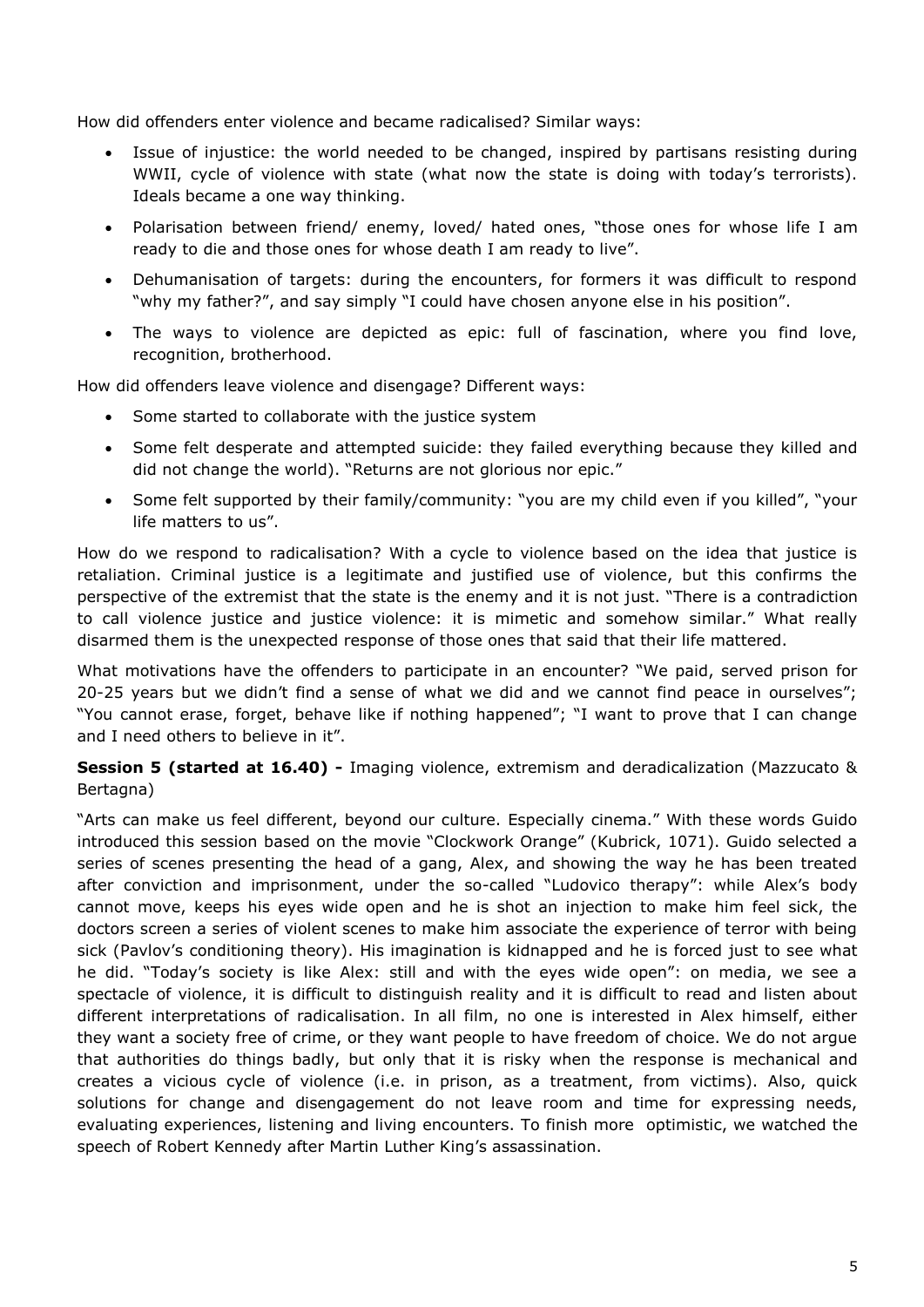**Session 6 -** The challenge of dealing with violent extremism in a restorative way: victims and communities (Mazzucato & Bertagna)

This session was divided into two parts: 1. "closure to open up": we listened to stories of people that must have compassion and love to survive, e.g. South Africa and Israel/Palestine; 2. what can be done restoratively facing violent extremism?

The South African experience was used here as a "laboratory for democracy", a place for diversity with several ethnic groups, languages, religious beliefs, etc. The apartheid was formally defined in a legally binding way as crime against humanity, but the idea of justice is based on unity after separation, on admitting that what happened was wrong and reconciliation is needed to move on. Human right activist Albie Sachs used the term "soft vengeance" to refer to the achievement of democracy in South Africa. We watched part of his contribution during an event at Cattolica university in Milan and watched also sections of the documentary "One day after peace" (2012) on a South Africa anti-apartheid activist meeting the parents 'circles of the Israeli-Palestinian conflict.

After this, we did a group work: what would you do if Barcelona municipality will contact you to organise an event of memorialisation in August 2019? The group was divided in 3: the RJ Team, the victim support services' team and the professionals working on deradicalisation mainly with the offenders. The task was to propose something concrete and meaningful for the city, the people, etc. See group feedback below:

- 1. Victim support: the group thought about a meeting in the Ramblas (circle, conference) where the victims and family members can share their testimony of their suffering after the attack.
- 2. Experts working with radicalisation: the group thought to engage their clients with a group letter expressing hope instead of categories (e.g. explaining the full personality of the offenders, not simply labelling them as terrorists), but mentioned that it was a difficult task as they felt this space was more for the victims' side than for them. It was also suggested a collective project, e.g. a book for regular people to express their feelings (not only victims and offenders) or painting (e.g. of hands)
- 3. RJ team: the group felt it was too soon to organise encounters between victims and offenders, so they proposed other initiatives encouraging the sharing of emotions (e.g. through arts, like a collaborative exhibition made by the visitors), not necessarily in the Ramblas but in other key points in the city. They propose to ask the municipality not to have time limits to finalise the art project, not to impose people to feel ready just because there is a yearly celebration

#### **Summary of Group Outcomes**

"Sentences are intellectual, words reach out more." in one word, how did you feel in these sessions and what will you bring home?

- I feel: lucky, inspired, interested, human, emotional, enlightened, motivated, challenged, empowered, to be creative, optimistic, touched by the human message, good, worried and concerned to engage society on this, grateful for this gifts, grateful, happy, willing to share, too many questions in my head, hopeful (by the potential of humanity), nourished (in emotions and mind), passionate, positive, like in a sailing boat that follows winds and go after people's needs without anticipating them, serene
- I bring home: empathy, hope, humanity, concreteness, humanity, another way, new angle, discovery, universality, questions for future, strong emotions, inspiration for future, concept of time,